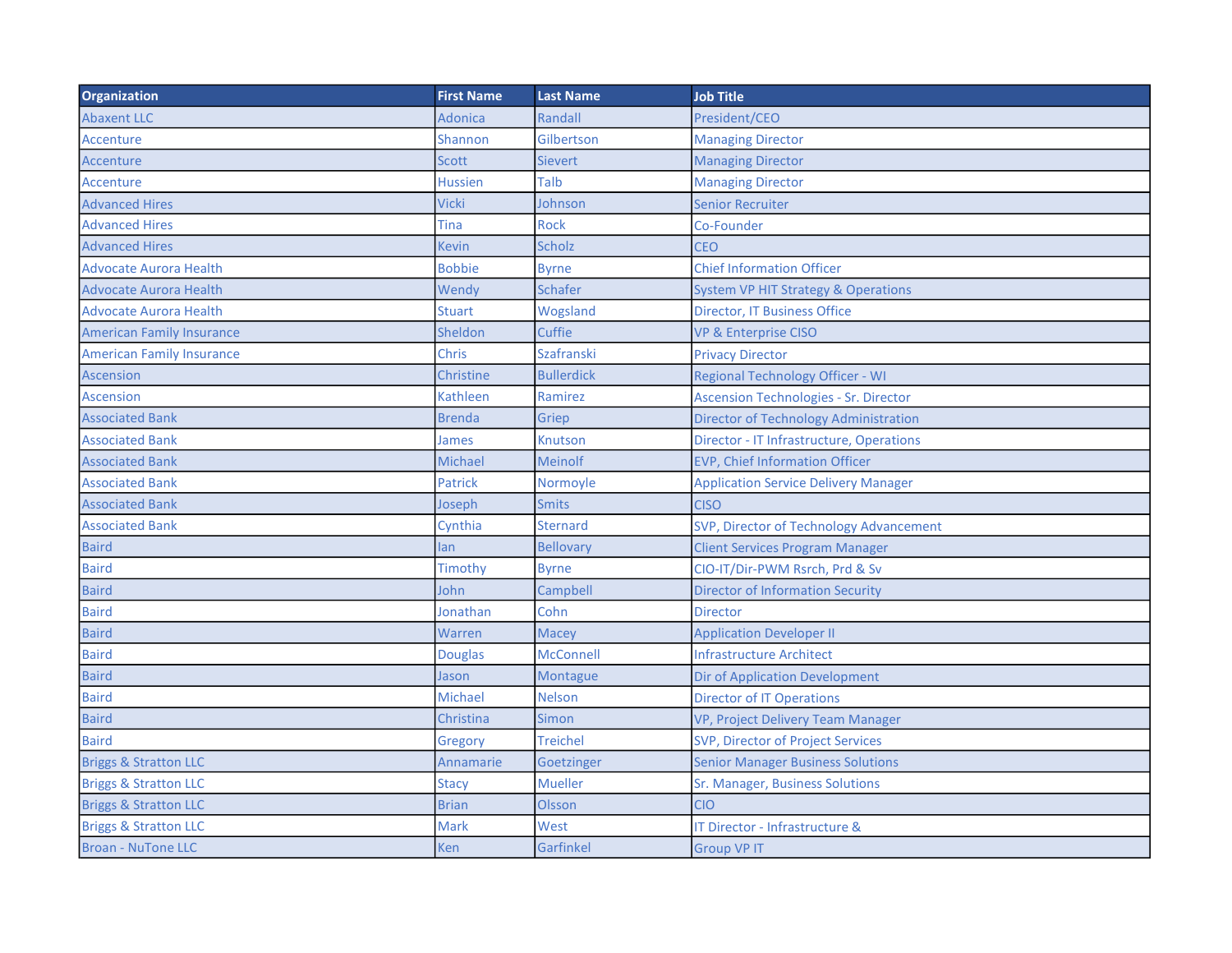| <b>Cagigal Consulting</b>           | <b>David</b>    | Cagigal          | <b>CXO Advisor</b>                         |
|-------------------------------------|-----------------|------------------|--------------------------------------------|
| <b>Carroll University</b>           | Ryan            | Corcoran         | <b>Director of Information Technology</b>  |
| <b>Carthage College</b>             | <b>Michelle</b> | <b>Hobbins</b>   | <b>CIO</b>                                 |
| Charter Manufacturing Company, Inc. | Sarah           | Urban            | VP, IT                                     |
| <b>Children's Wisconsin</b>         | Angela          | Johnson          | CISO & VP Security, Business Continuity    |
| <b>City of Milwaukee</b>            | <b>David</b>    | <b>Henke</b>     | <b>CIO</b>                                 |
| <b>Clarios</b>                      | <b>Becky</b>    | <b>Beckman</b>   | Director, Global Infrastructure Delivery   |
| <b>Clarios</b>                      | Paul            | <b>Behling</b>   | <b>IT Enterprise Services</b>              |
| Clarios                             | Stefan          | <b>Benadik</b>   | <b>Director Collaboration Services</b>     |
| <b>Clarios</b>                      | Heather         | <b>Betzhold</b>  | <b>0365 Engineer</b>                       |
| <b>Clarios</b>                      | <b>Brian</b>    | <b>Bukowski</b>  | <b>Infrastructure Architect</b>            |
| <b>Clarios</b>                      | John            | Carbone          | Sr. Manager Global EUS & Plant Systems     |
| <b>Clarios</b>                      | James           | Doig             | <b>Senior Manager of Global Security</b>   |
| <b>Clarios</b>                      | Chelsea         | Doman            | <b>USCAN IT Service Operations Manager</b> |
| <b>Clarios</b>                      | Mary            | Dugan-Boyle      | <b>VP Global Infrastructure</b>            |
| Clarios                             | Anne            | Forrer           | <b>Director of IT Governance</b>           |
| Clarios                             | Callista        | Gee              | Sr. HRIS                                   |
| <b>Clarios</b>                      | Masaud          | <b>Hassan</b>    | <b>VP IT Global Applications</b>           |
| Clarios                             | Richard         | Littel           | <b>Director Global Network Services</b>    |
| Clarios                             | <b>Hebe</b>     | Liu              | 0365 Collaboration Engineer                |
| <b>Clarios</b>                      | <b>Norman</b>   | <b>Mackensen</b> | <b>Vice President CISO</b>                 |
| Clarios                             | Stephen         | Mai              | Sr. Manager, Identity and Access           |
| Clarios                             | Mit             | Patel            | <b>Network Engineer</b>                    |
| <b>Clarios</b>                      | Prasanna        | Ramakrishnan     | VP, Global CISO                            |
| <b>Clarios</b>                      | <b>Richard</b>  | Ratcliffe        | <b>Director IT for US and Canada</b>       |
| <b>Clarios</b>                      | <b>David</b>    | <b>Ruzicka</b>   | <b>Director of Cloud Hosting</b>           |
| <b>Clarios</b>                      | David           | <b>Serra</b>     | Sr. Architect - EA & Hosting               |
| <b>Clarios</b>                      | Chad            | Steighner        | <b>Chief Information Officer</b>           |
| Clarios                             | Ivajlo          | <b>Tinh</b>      | 0365 Senior Messaging and                  |
| <b>Clarios</b>                      | Cagatay         | Topcu            | VP IT, Enterprise Architecture, Strategy   |
| <b>Clarios</b>                      | Jakub           | Zajac            | <b>Collaboration Architect</b>             |
| <b>Community Member</b>             |                 | Dietenberger     | Interim Honorary CIO, CSO, CINO            |
| Concurrency, Inc.                   | Craig           | Miller           | <b>Managing Director</b>                   |
| Dapp Detroit                        | Ramona          | Fellmy           | CTO/CEO                                    |
| <b>Degreed</b>                      | Cynthia         | <b>Stuckey</b>   | <b>VP Professional Services and Growth</b> |
| Dental Associates, Ltd.             | <b>Bruce</b>    | Schmidt          | <b>IT Manager</b>                          |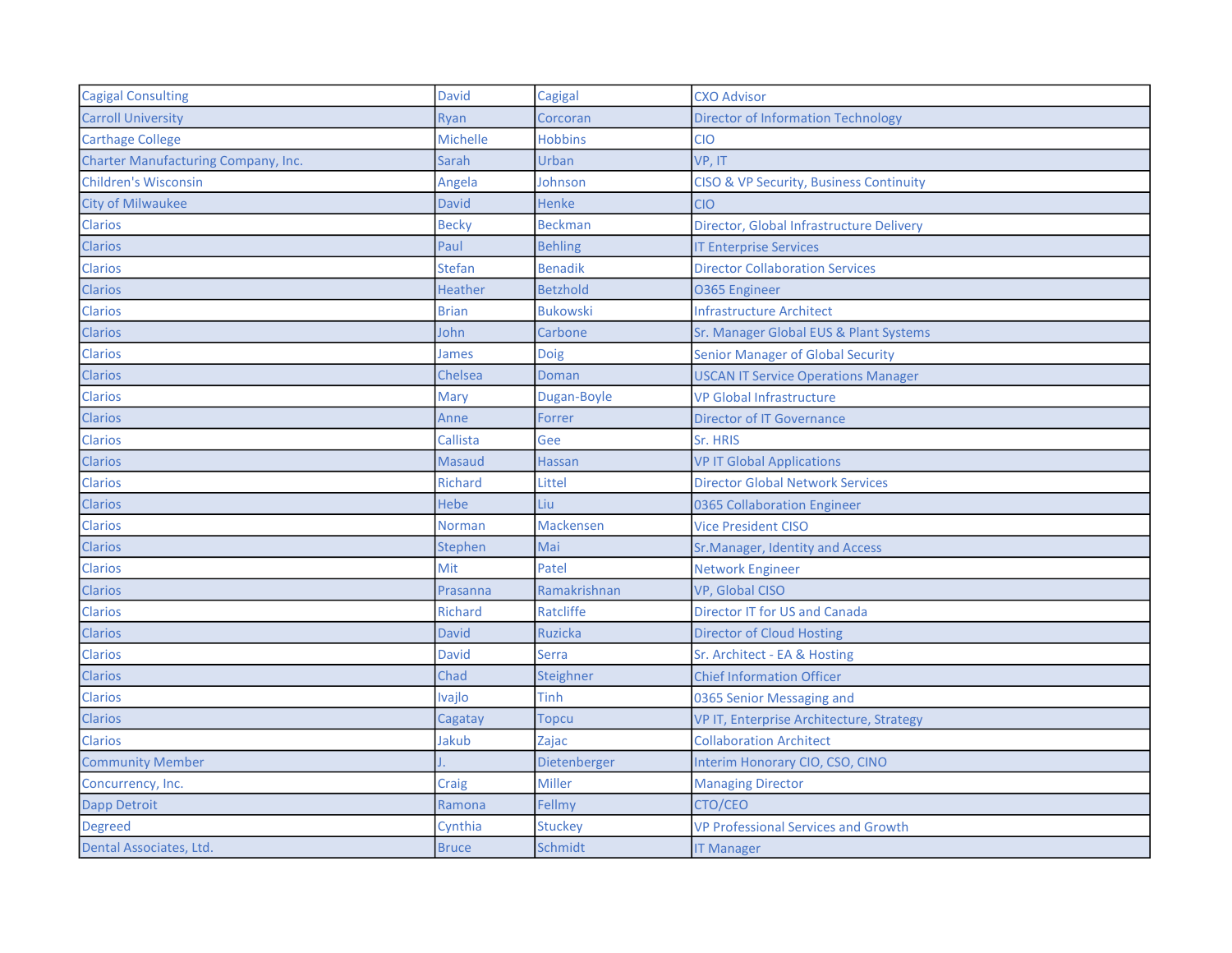| <b>Edgerton Contractors, Inc.</b>                 | Joel         | <b>Heric</b>    | <b>IT Manager &amp; Security Directory</b>                    |
|---------------------------------------------------|--------------|-----------------|---------------------------------------------------------------|
| EFM Inc.                                          | <b>Brad</b>  | <b>Emick</b>    | <b>VP</b>                                                     |
| <b>Employes' Retirement System Milwaukee City</b> | Jeffrey      | Shober          | <b>CTO</b>                                                    |
| <b>Evanta</b>                                     | Michael      | <b>Kahler</b>   | <b>TBA</b>                                                    |
| Everstream                                        | Jane         | Pagel           | <b>Major Account Executive</b>                                |
| <b>Experis</b>                                    | Grace        | LoCoco          | <b>Enterprise Program Director</b>                            |
| <b>FIS</b>                                        | Latasha      | Langdon         | <b>Scrum Master / Project Manager</b>                         |
| Foley & Lardner LLP                               | Kris         | Szatmary        | <b>Project Leader</b>                                         |
| <b>Foot Locker Corporate Office</b>               | James        | Corso           | Sr Director, IT Engineering                                   |
| Fortune Brands Doors & Security                   | Mark         | Lovelace        | V.P and C.I.O.                                                |
| Forward Careers, Inc.                             | Cindy        | <b>Simons</b>   | <b>President &amp; CEO</b>                                    |
| Forward Careers, Inc.                             | Kathy        | Wolfe           | <b>Program Coordinator</b>                                    |
| <b>Fox World Travel</b>                           | Sam          | Hilgendorf      | <b>Chief Information Officer</b>                              |
| <b>Froedtert Health</b>                           | Sony         | Jacob           | <b>CIO</b>                                                    |
| <b>Froedtert Health</b>                           | Pavel        | Slavin          | VP, Chief Information Security Officer                        |
| <b>Froedtert Health</b>                           | Samuel       | Zielke          | <b>Director of Process Improvement</b>                        |
| <b>GE Healthcare</b>                              | <b>Shane</b> | <b>Arnold</b>   | <b>Sr Staff Cloud Architect</b>                               |
| <b>GE Healthcare</b>                              | <b>Brian</b> | <b>Bailey</b>   | <b>CIO - Digital Customer Experience</b>                      |
| <b>GE Healthcare</b>                              | Jerry        | Churchill       | <b>Program Manager Product</b>                                |
| <b>GE Healthcare</b>                              | Tiffany      | <b>Dillon</b>   | Director-Cloud                                                |
| <b>GE Healthcare</b>                              | John         | Dunn            | <b>VP - Enterprise Cyber Security</b>                         |
| <b>GE Healthcare</b>                              | Lauren       | <b>Ernst</b>    | <b>Technical Product Analyst</b>                              |
| <b>GE Healthcare</b>                              | Chip         | Greene          | Director, Cyber Security                                      |
| <b>GE Healthcare</b>                              | Josh         | <b>Hanna</b>    | <b>VP Digital Service Technology</b>                          |
| <b>GE Healthcare</b>                              | Joe          | Herington       | <b>CIO</b>                                                    |
| <b>GE Healthcare</b>                              | Steven       | Laurent         | <b>Global CIO</b>                                             |
| <b>GE Healthcare</b>                              | Qadera       | Malveaux-Smith  | Sr. Staff Risk Advisor: Third Party & Supplier Cyber Security |
| <b>GE Healthcare</b>                              | Andrea       | <b>McGill</b>   | <b>Executive - Global Order Management</b>                    |
| <b>GE Healthcare</b>                              | <b>Terry</b> | <b>Nelson</b>   | <b>Account Director</b>                                       |
| <b>GE Healthcare</b>                              | <b>Scott</b> | Paar            | Sr. Director - Technology Product                             |
| <b>GE Healthcare</b>                              | Jaap         | Qualm           | VP, Product Security                                          |
| <b>GE Healthcare</b>                              | <b>Matt</b>  | <b>Silva</b>    | SVP, Chief Information Security Officer                       |
| <b>GE Healthcare</b>                              | Andrew       | Slupecki        | <b>ISC Logistics &amp; Distribution</b>                       |
| <b>GE Healthcare</b>                              | Mary         | <b>Stockton</b> | VP, Technical Product Management                              |
| <b>Generac Power Systems, Inc.</b>                | Daniel       | <b>Bourquin</b> | VP - Global IT                                                |
| <b>Generac Power Systems, Inc.</b>                | <b>Tim</b>   | <b>Dickson</b>  | <b>Chief Information Officer</b>                              |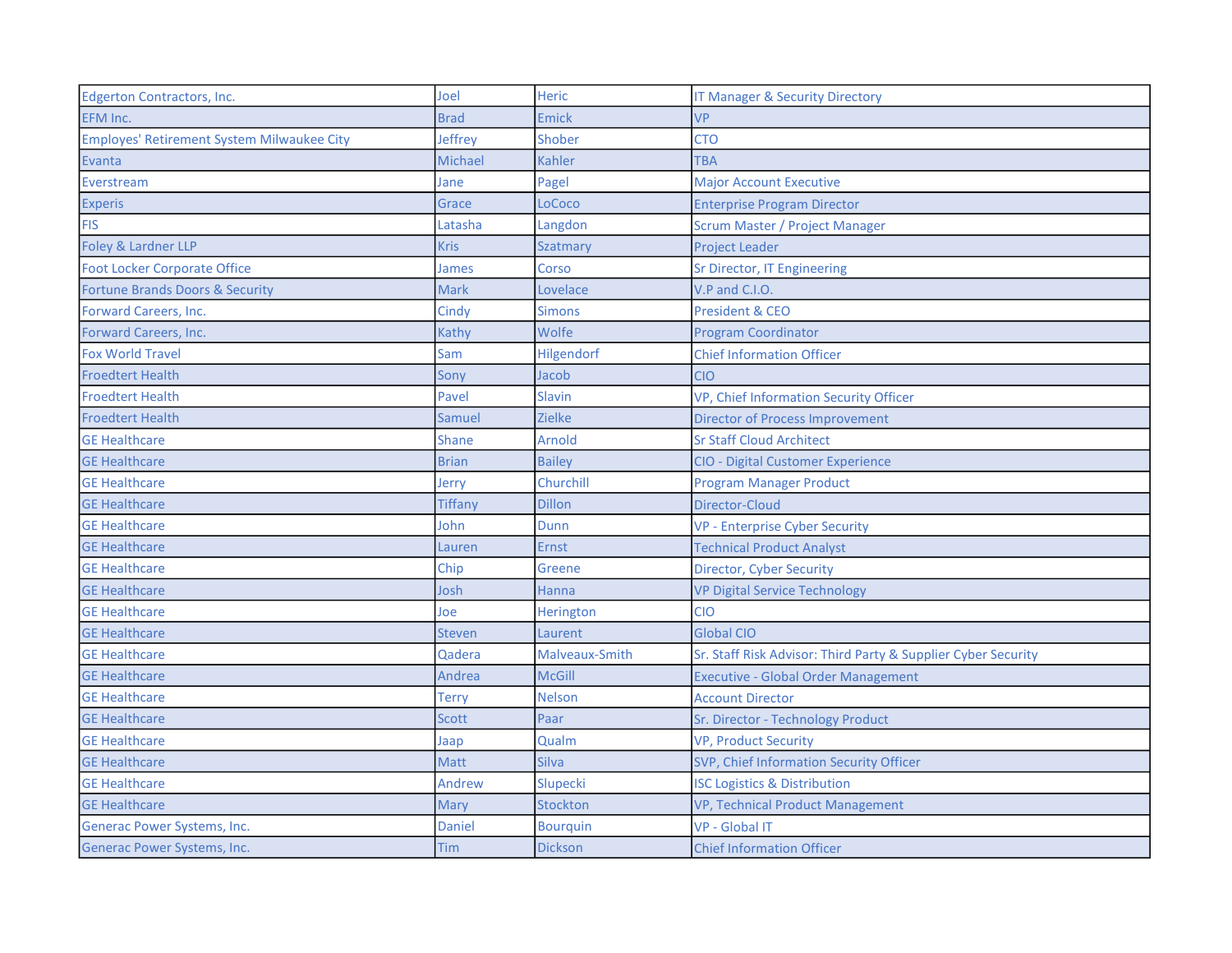| Generac Power Systems, Inc.                          | <b>Dale</b>    | Mittelstaedt       | <b>Director IT Digital Technology</b>          |
|------------------------------------------------------|----------------|--------------------|------------------------------------------------|
| Generac Power Systems, Inc.                          | <b>Albert</b>  | Platzer            | <b>IT Director - Global Solutions Delivery</b> |
| <b>General Electric Company - Industrial Systems</b> | Jessica        | <b>Baldowsky</b>   | <b>Commercial Excellence Sr. Manager</b>       |
| <b>General Electric Company - Industrial Systems</b> | Laura          | <b>Collins</b>     | <b>Source Code Protection Leader</b>           |
| <b>General Electric Company - Industrial Systems</b> | Chip           | Greene             | <b>Director, Cyber Security</b>                |
| <b>General Electric Company - Industrial Systems</b> | Fred           | <b>Hinchcliffe</b> | <b>Cyber Security Operations</b>               |
| <b>General Electric Company - Industrial Systems</b> | Jason          | lannillo           | Director of Security Risk and Compliance       |
| <b>General Electric Company - Industrial Systems</b> | <b>Marcell</b> | Jackson            | <b>Staff Technical Project Manager</b>         |
| <b>General Electric Company - Industrial Systems</b> | <b>Balazs</b>  |                    | <b>Senior Director Cybersecurity</b>           |
| <b>General Electric Company - Industrial Systems</b> | Qadera         | Malveaux-Smith     | Sr. Staff Risk Advisor                         |
| <b>General Electric Company - Industrial Systems</b> | <b>Steve</b>   | <b>Sabrio</b>      | <b>CIO - Enabling Functions</b>                |
| <b>General Electric Company - Industrial Systems</b> | Dane           | <b>Schafer</b>     | <b>SRC Operations Leader</b>                   |
| <b>General Electric Company - Industrial Systems</b> | Christopher    | Smith              | <b>Senior Director of Cyber Security</b>       |
| <b>General Electric Company - Industrial Systems</b> | <b>Doozie</b>  | Sparrow            | VP, CDX Engineering                            |
| <b>General Electric Company - Industrial Systems</b> | Kostubh        | Vashishth          | <b>VP Product Management, Customer</b>         |
| Get Digital Velocity, Inc.                           | <b>Kerrie</b>  | Hoffman            | <b>Principal &amp; Partner</b>                 |
| <b>GMR Marketing LLC</b>                             | Scott          | Crouch             | <b>SVP, Information Technology</b>             |
| Godfrey & Kahn, S.C.                                 | John           | Twardowski         | <b>Network and Security Analyst</b>            |
| Harley-Davidson Motor Company, Inc.                  | Cynthia        | Laatsch            | <b>Manager - Customer Excellence</b>           |
| Harley-Davidson Motor Company, Inc.                  | Tim            | Monday             | <b>Director of Enterprise Services</b>         |
| Harley-Davidson Motor Company, Inc.                  | Ravikumar      | Nandagopalan       | Director Data & Al                             |
| Harley-Davidson Motor Company, Inc.                  | <b>Bradley</b> | Schmitz            | Director - Enterprise Architecture             |
| Harley-Davidson Motor Company, Inc.                  | Raj            | Velmurugan         | <b>CIO</b>                                     |
| <b>HSA Bank</b>                                      | Amanda         | Anderson           | <b>IT Project Manager</b>                      |
| <b>HSA Bank</b>                                      | Antony         | D'Cruz             | <b>CIO/SVPIT</b>                               |
| <b>HSA Bank</b>                                      | Daleen         | Fitzgerald         | <b>VP, Service Delivery</b>                    |
| <b>HSA Bank</b>                                      | <b>Allison</b> | Peterson           | <b>Vice President,</b>                         |
| Husco                                                | <b>Eric</b>    | <b>Hanson</b>      | VP, Global IT                                  |
| Hydrite Chemical Co.                                 | Gary           | <b>Branger</b>     | Director of IT                                 |
| <b>Hydrite Chemical Co.</b>                          | <b>David</b>   | <b>Schilz</b>      | <b>End User Support Team Lead</b>              |
| i.c. stars                                           | Janine         | <b>Dickens</b>     | <b>Sponsorship and Events Manager</b>          |
| IAT, Inc.                                            | <b>Manish</b>  | Chawla             | SVP, Chief Technology Officer                  |
| Iconicai                                             | Tim            | G                  | <b>CEO</b>                                     |
| In Your Face Learning and Training Academy           | <b>David</b>   | <b>Scurlock</b>    | <b>CEO</b>                                     |
| <b>Informatica</b>                                   | Jeff           | Jones              | <b>Sr. Sales Executive</b>                     |
| Informatica                                          | Jason          | <b>McAllister</b>  | <b>Enterprise Manager</b>                      |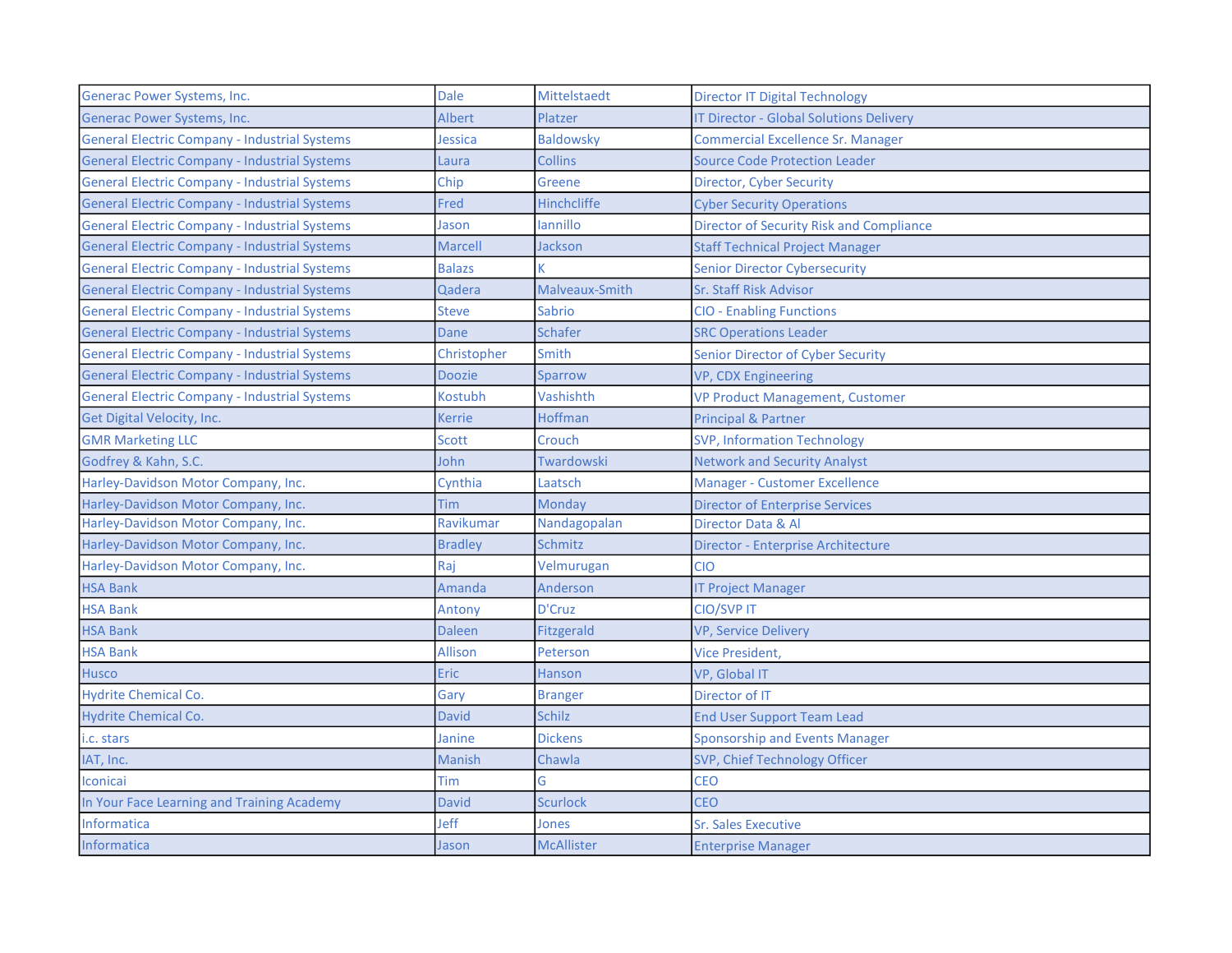| Infosys                        | Jacqueline     | Meyer               | <b>SAP Business Analyst</b>                                        |
|--------------------------------|----------------|---------------------|--------------------------------------------------------------------|
| James Imaging Systems, Inc.    | <b>Bob</b>     | <b>Bingham</b>      | <b>Senior Document Output Consultant</b>                           |
| James Imaging Systems, Inc.    | <b>David</b>   | Schoonover          | <b>Senior Document Imaging Specialist</b>                          |
| <b>Johnson Controls</b>        | Travis         | Abney               | <b>Technical Analyst</b>                                           |
| <b>Johnson Controls</b>        | Neli           | Azcue               | <b>Application Delivery Lead</b>                                   |
| <b>Johnson Controls</b>        | John           | <b>Barbosa</b>      | Director, IT                                                       |
| <b>Johnson Controls</b>        | Nathaniel      | <b>Beck</b>         | Manager, Delivery Lead - O365                                      |
| <b>Johnson Controls</b>        | <b>Nicole</b>  | Conrad              | Information Technology and Organizational Change Management Leader |
| <b>Johnson Controls</b>        | William        | <b>Curtis</b>       | Lead, Information Security - Compliance                            |
| <b>Johnson Controls</b>        | Romy           | <b>Defay</b>        | <b>IT Business Analyst</b>                                         |
| <b>Johnson Controls</b>        | Hiruy          | Demoz               | Sr Network Architecture Manager                                    |
| <b>Johnson Controls</b>        | Carl           | <b>Erickson</b>     | <b>CISO</b>                                                        |
| <b>Johnson Controls</b>        | Pelé           | <b>Flore</b>        | <b>IT BUSINESS PARTNER</b>                                         |
| <b>Johnson Controls</b>        | David          | Gagliano            | <b>IT Network Engineer</b>                                         |
| <b>Johnson Controls</b>        | Nicolette      | Gordon              | <b>Sr. IT Business Lead</b>                                        |
| <b>Johnson Controls</b>        | Mark           | Kolba               | Manager, IT Risk Management                                        |
| <b>Johnson Controls</b>        | Bharat         | <b>Madireddy</b>    | <b>IT Director</b>                                                 |
| <b>Johnson Controls</b>        | Castor         | <b>Morales</b>      | <b>SA</b>                                                          |
| <b>Johnson Controls</b>        | <b>Dianaid</b> | Ramirez             | <b>LATAM ISO</b>                                                   |
| <b>Johnson Controls</b>        | Fernanda       | <b>Reikdal Lima</b> | <b>Business Security Partner</b>                                   |
| <b>Johnson Controls</b>        | Laura          | Ryan                | <b>Analyst, Information Security</b>                               |
| <b>Johnson Controls</b>        | <b>Diane</b>   | <b>Schwarz</b>      | <b>CIO</b>                                                         |
| <b>Johnson Controls</b>        | Krzysztof      | Soltan              | <b>Vice President, Enterprise Solutions and Shared Services</b>    |
| <b>Johnson Controls</b>        | <b>Holly</b>   | Sorgent             | <b>Lead, Solution Architect</b>                                    |
| <b>Johnson Controls</b>        | Sam            | Young               | <b>Director, IT Business Partner</b>                               |
| <b>Johnson Controls</b>        | <b>Kirsten</b> | Cook                | Director, IT PMO                                                   |
| <b>Johnson Controls</b>        | Christine      | <b>Eaton</b>        | <b>IT Program Manager</b>                                          |
| <b>Johnson Controls</b>        | Jennifer       | Reyna               | Sr.Director IT                                                     |
| <b>Johnson Financial Group</b> | Tim            | <b>Brown</b>        | SVP, CIO                                                           |
| <b>Landmark Credit Union</b>   | <b>Steve</b>   | <b>Hannan</b>       | <b>Chief Information Officer</b>                                   |
| ManpowerGroup                  | Amanda         | Alwy                | <b>SVP North America Innovation &amp; IT</b>                       |
| ManpowerGroup                  | Michael        | <b>Bons</b>         | <b>Service Delivery Manager</b>                                    |
| ManpowerGroup                  | <b>David</b>   | <b>Corkins</b>      | Service Delivery Manager - North America                           |
| ManpowerGroup                  | Michael        | Doyle               | Head of Digital & Business Innovation St                           |
| ManpowerGroup                  | Robert         | Glynn               | <b>Program Manager</b>                                             |
| ManpowerGroup                  | Archana        | Gosain              | Director, PMO & Delivery                                           |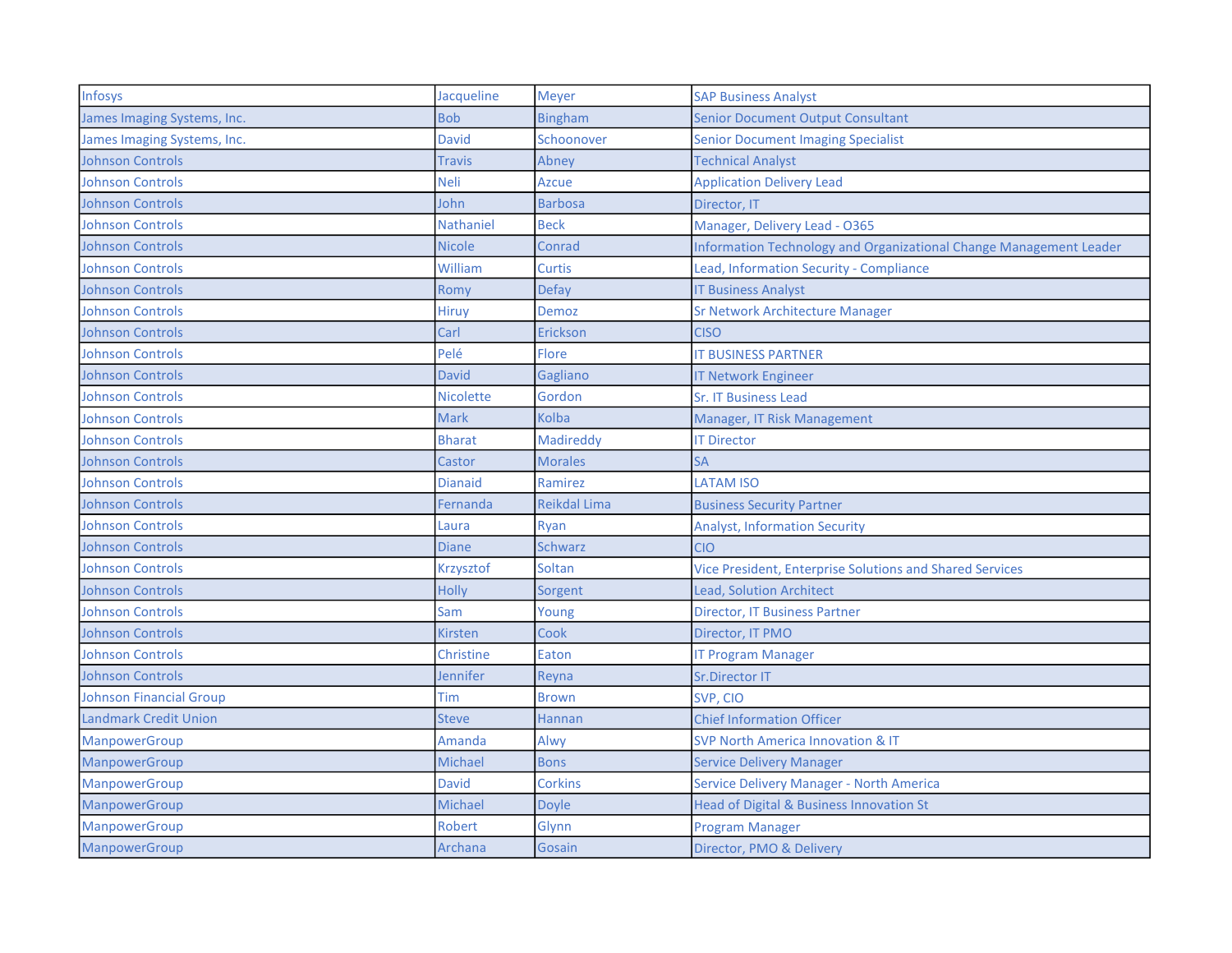| ManpowerGroup                            | Jennifer       | Mattoon-Anderson | <b>Director</b>                                       |
|------------------------------------------|----------------|------------------|-------------------------------------------------------|
| ManpowerGroup                            | Jennifer       | <b>Meyers</b>    | <b>IT Business Partner</b>                            |
| <b>Marcus - Retirees</b>                 | Peter          | Engel            | <b>Marcus - Retirees</b>                              |
| <b>Marcus Theatres</b>                   | Kim            | Lueck            | <b>Chief Information Officer</b>                      |
| <b>Marquette University</b>              | <b>Kurt</b>    | Gering           | Professor                                             |
| <b>Marquette University</b>              | Laurie         | Panella          | <b>CIO</b>                                            |
| <b>Medical College of Wisconsin</b>      | David          | <b>Hotchkiss</b> | <b>Vice President and CIO</b>                         |
| <b>Medical College of Wisconsin</b>      | <b>Dustin</b>  | <b>Martin</b>    | <b>Innovation and User Experience</b>                 |
| <b>Medical College of Wisconsin</b>      | Jeremy         | <b>Tews</b>      | <b>Director Technology</b>                            |
| <b>Microsoft Corporation</b>             | Kelly          | Frank            | <b>Commercial Executive</b>                           |
| <b>Milwaukee Brewers</b>                 | <b>Derek</b>   | Hyde             | <b>VP Information Technology</b>                      |
| Milwaukee Bucks, Inc.                    | Robert         | Cordova          | <b>Chief Technology &amp; Strategy Officer</b>        |
| Milwaukee Bucks, Inc.                    | Owen           | Steinbrenner     | <b>Network Engineer</b>                               |
| <b>Milwaukee County</b>                  | Lynn           | <b>Fyhrlund</b>  | <b>Chief Information Officer</b>                      |
| Milwaukee Journal Sentinel               | James          | <b>Nelson</b>    | <b>Global Finance Manager</b>                         |
| <b>Milwaukee Public Schools</b>          | Joseph         | Kmoch            | <b>Computer Science Education Consultant</b>          |
| <b>Milwaukee Tech Hub Coalition</b>      | Kathy          | <b>Henrich</b>   | <b>Chief Executive Officer</b>                        |
| <b>Milwaukee Tech Hub Coalition</b>      | Laura          | Schmidt          | <b>Chief Talent Development Officer</b>               |
| Milwaukee World Festival Inc.            | Lena           | <b>Delaet</b>    | Sponsorship Sales Manager                             |
| <b>Molson Coors Beverage Company</b>     | Maribeth       | Achterberg       | <b>VP Solution Delivery</b>                           |
| <b>Molson Coors Beverage Company</b>     | Jeremy         | <b>Bauer</b>     | Sr. Director Information Security                     |
| <b>Molson Coors Beverage Company</b>     | Tammie         | <b>Brings</b>    | <b>IT Program Manager</b>                             |
| <b>Molson Coors Beverage Company</b>     | Mark           | Glueckert        | Sr Director, IT Transformation                        |
| <b>Molson Coors Beverage Company</b>     | Ramakrishnan   | Krishnamoorthy   | <b>Global Head of Enterprise Architecture</b>         |
| <b>Molson Coors Beverage Company</b>     | Manoj          | Kurup            | Vice President - IT Supply Chain                      |
| <b>Molson Coors Beverage Company</b>     | Jonah          | Turner           | <b>Emerging Tech</b>                                  |
| <b>Molson Coors Beverage Company</b>     | Darrin         | Vohs             | <b>Global Chief Information Officer</b>               |
| <b>MoreTalent</b>                        | Oliver         | Degnan           | <b>CEO</b>                                            |
| <b>Muskego Elementary School</b>         | Catherine      | <b>Bowmil</b>    | EA: High School Co-curricular Department              |
| National Guardian Life Insurance Company | Timothy        | Schaefer         | <b>Chief Digital Officer</b>                          |
| <b>Naviant</b>                           | Sarah          | Bounyavong       | <b>Account Executive</b>                              |
| <b>Navistar</b>                          | Julie          | Ragland          | SVP, CIO                                              |
| <b>Navix</b>                             | Kevin          | <b>Ziegler</b>   | <b>Chief Technology Officer</b>                       |
| <b>Neibart Group</b>                     | <b>Kerstin</b> | <b>Osterberg</b> | Partner & Owner/Founder                               |
| <b>Northwestern Mutual</b>               | Christine      | Anderson         | <b>Tech Advancement &amp; Outreach</b>                |
| <b>Northwestern Mutual</b>               | Lalit          | Arora            | Senior Director Of Engineering at Northwestern Mutual |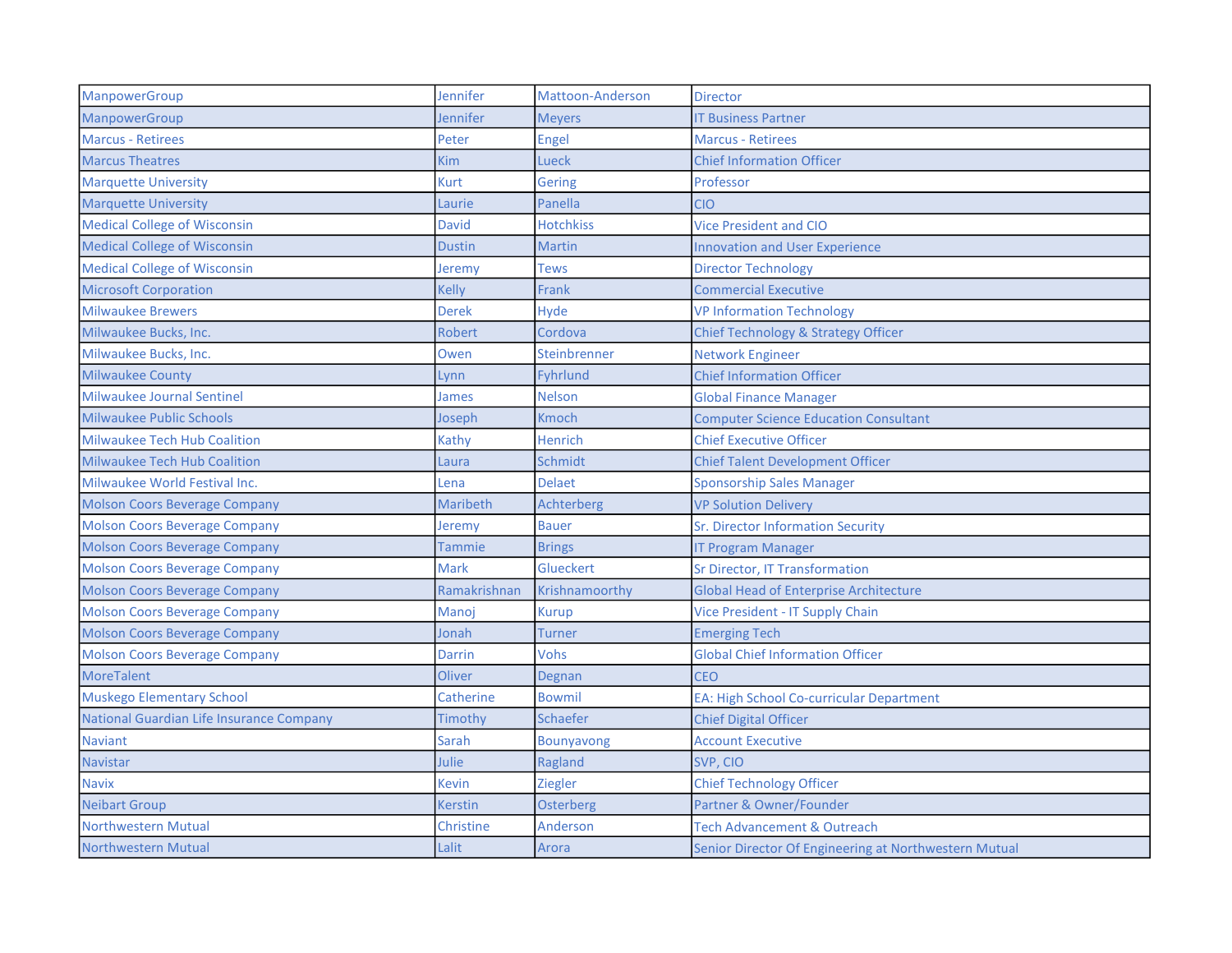| <b>Northwestern Mutual</b> | Elyise          | <b>Brigman</b>     | <b>Communication Strategist - Tech Leader</b>            |
|----------------------------|-----------------|--------------------|----------------------------------------------------------|
| Northwestern Mutual        | Cavinda         | Caldera            | Ld. Program Manager                                      |
| Northwestern Mutual        | Tony            | Cappiello          | <b>Vice President, Technology Strategy</b>               |
| <b>Northwestern Mutual</b> | Vinny           | Carpenter          | VP of Cloud & DevOps Engineering                         |
| <b>Northwestern Mutual</b> | Jennifer        | Chartier           | <b>Business Project Management Specialist</b>            |
| Northwestern Mutual        | Paula           | Connelly           | <b>Resource Demand Manager OCIO</b>                      |
| <b>Northwestern Mutual</b> | <b>Thomas</b>   | Cook               | <b>Director of Service Engineering</b>                   |
| Northwestern Mutual        | Sean            | Corkum             | <b>Assistant Director, Engineering</b>                   |
| Northwestern Mutual        | Sarah           | Dollhausen-Clark   | Lead Program Manager, Tech Outreach                      |
| Northwestern Mutual        | Angie           | Emrey              | <b>Tech Communications Strategist</b>                    |
| <b>Northwestern Mutual</b> | James           | <b>Hischke</b>     | <b>VP - Tech Workforce Programs</b>                      |
| Northwestern Mutual        | Roger           | Janquart           | <b>Senior Product Manager</b>                            |
| Northwestern Mutual        | Jeffrey         | Janz               | <b>Project Manager</b>                                   |
| Northwestern Mutual        | Jeff            | Jordan             | <b>IT Lead Program Manager</b>                           |
| Northwestern Mutual        | Richa           | Joshi              | <b>Project Manager</b>                                   |
| Northwestern Mutual        | <b>Daniel</b>   | Kutz               | <b>IT Program Manager</b>                                |
| <b>Northwestern Mutual</b> | Dana            | Lambert-Wittkowske | <b>Manager Technical Operations</b>                      |
| <b>Northwestern Mutual</b> | <b>Tiffany</b>  | Lesperance         | <b>Contingent Staffing Consultant-IT</b>                 |
| <b>Northwestern Mutual</b> | Jeremy          | Lewandowski        | Senior Director, Strategy and Operations                 |
| <b>Northwestern Mutual</b> | <b>Margaux</b>  | Machut             | <b>Security Engineering Analyst</b>                      |
| <b>Northwestern Mutual</b> | <b>Dorian</b>   | <b>McFarlane</b>   | <b>IT Manager</b>                                        |
| Northwestern Mutual        | Krista          | Miller             | <b>Client Relationship Manager</b>                       |
| <b>Northwestern Mutual</b> | <b>Holly</b>    | Murphy             | <b>Lead Software Developer</b>                           |
| Northwestern Mutual        | Sushma          | Nanduri            | Sr. Data Engineer                                        |
| Northwestern Mutual        | <b>Chevelle</b> | <b>Nelson</b>      | <b>Risk and Compliance Product Owner</b>                 |
| Northwestern Mutual        | Amv             | <b>Perales</b>     | Digital Workplace, Identity, and Reliability Experiences |
| Northwestern Mutual        | Jacob           | Ping               | <b>Lead Enterprise Architect</b>                         |
| Northwestern Mutual        | Joni            | Reese              | <b>Engineering Manager</b>                               |
| <b>Northwestern Mutual</b> | <b>Erick</b>    | <b>Rudiak</b>      | SVP and Chief Technology Officer                         |
| <b>Northwestern Mutual</b> | <b>Neal</b>     | Sample             | <b>CIO</b>                                               |
| <b>Northwestern Mutual</b> | Kimberly        | Schraufnagel       | <b>Lead Product Manager</b>                              |
| <b>Northwestern Mutual</b> | <b>Molly</b>    | <b>Schuld</b>      | <b>Senior Program Manager</b>                            |
| <b>Northwestern Mutual</b> | <b>Taylor</b>   | Soderling          | <b>Systems Engineer</b>                                  |
| Northwestern Mutual        | Damien          | Stojovic           | <b>Assistant Director Agile Delivery</b>                 |
| Northwestern Mutual        | Touly           | Vang               | <b>Support Engineer</b>                                  |
| <b>Northwestern Mutual</b> | <b>Mark</b>     | Zachar             | PM Lead - Data Science Talent Ecosystem                  |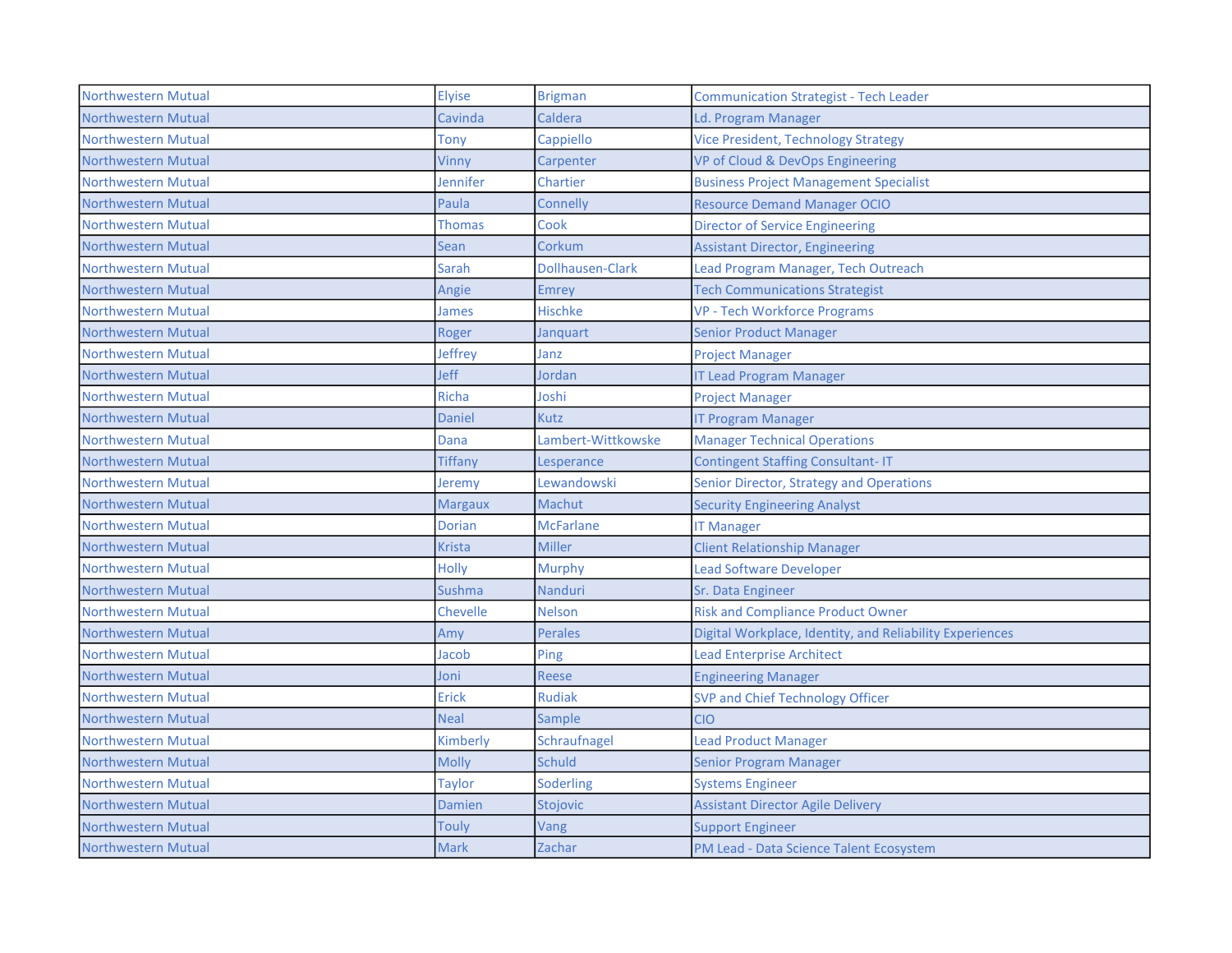| <b>Northwestern Mutual</b>         | <b>Stacy</b>    | Zaja                  | <b>Assistant Director - STEM Outreach</b>               |
|------------------------------------|-----------------|-----------------------|---------------------------------------------------------|
| <b>Northwestern Mutual</b>         | Preeti          | <b>Mudili</b>         | <b>Software Engineering Manager</b>                     |
| nvisia                             | <b>Mark</b>     | Caringello            | <b>Client Engagement</b>                                |
| Oracle                             | Michael         | Cronan                | <b>ASM</b>                                              |
| Palermo Villa Inc.                 | Pam             | Olson                 | <b>VP Technology</b>                                    |
| <b>Penfield Children's Center</b>  | Christine       | <b>Holmes</b>         | President                                               |
| <b>Penfield Children's Center</b>  | Ronald          | Jacobs                | <b>Chief Financial Officer and VP of Administration</b> |
| ProHealth Care, Inc.               | <b>Donald</b>   | <b>Reichert</b>       | <b>CIO/VP Information Services</b>                      |
| ProManage                          | Mustafa         | <b>Ozturk</b>         | COO                                                     |
| <b>QAsis Labs</b>                  | Alan            | Gardebrecht           | <b>Sr Quality Engineer</b>                              |
| Quad                               | Nick            | Watson                | <b>Information Technology Executive</b>                 |
| raSmith                            | David           | <b>Neumann</b>        | <b>Director of Information Technology</b>               |
| <b>Regal Ware</b>                  | Michael         | <b>DeMartino</b>      | <b>Information Technology Director</b>                  |
| <b>Regal Ware</b>                  | Chris           | <b>Herlinger</b>      | Manager, IT infrastructure & Operations                 |
| <b>Regal Ware</b>                  | Ed              | <b>Kraft</b>          | <b>Technology &amp; User Services Manager</b>           |
| REV Group, Inc.                    | Peter           | Panagis               | <b>CIO</b>                                              |
| <b>Rockwell Automation</b>         | Talal           | <b>Butt</b>           | <b>VP IT, Enterprise Transformation and</b>             |
| <b>Rockwell Automation</b>         | <b>Mitchell</b> | Clark                 | <b>OEM Team Lead</b>                                    |
| <b>Rockwell Automation</b>         | <b>Meena</b>    | Held                  | <b>Account Manager</b>                                  |
| <b>Rockwell Automation</b>         | <b>Brenden</b>  | Lowe                  | <b>Industry Sales Manager</b>                           |
| <b>Rockwell Automation</b>         | Emily           | <b>Meyer</b>          | <b>Project Manager</b>                                  |
| <b>Rockwell Automation</b>         | Chris           | Nardecchia            | <b>CIO</b>                                              |
| <b>Rockwell Automation</b>         | John            | <b>Schilling</b>      | Sr. Manager OT Cyber Security & Risk                    |
| Sargento Foods Inc.                | Erin            | <b>Allen</b>          | Director - IT Strategy and Architecture                 |
| Sargento Foods Inc.                | Ann             | Nettesheim-Hilgendorf | <b>Principal IT Business Analyst</b>                    |
| <b>SC Johnson</b>                  | <b>Bernd</b>    | <b>Huber</b>          | <b>CISO</b>                                             |
| <b>SC Johnson</b>                  | Jeff            | Rosemeyer             | <b>PMO Manager</b>                                      |
| <b>Schneider Electric</b>          | Latasha         | Reindl                | <b>Service Operations Leader</b>                        |
| <b>Sellars Absorbent Materials</b> | Yusuf           | Abu-Hatoum            | <b>CIO</b>                                              |
| <b>SEM Lawyer</b>                  | <b>Scott</b>    | Mickelson             | Attorney                                                |
| <b>SKIA Enterprise LLC</b>         | Subash          | Anbu                  | President & Co-Founder                                  |
| <b>Stratascale</b>                 | <b>Steve</b>    | Lavengco              | <b>Senior Client Advisor</b>                            |
| <b>Struxtion</b>                   | Karl            | Gouverneur            | <b>Chief Technology Officer</b>                         |
| SysLogic Inc.                      | Karla           | <b>Baierl</b>         | <b>Director Talent Acquisition</b>                      |
| SysLogic Inc.                      | Tamara          | Ostling               | <b>Director of Delivery Experience</b>                  |
| Tapco, Inc.                        | Jason           | Anderson              | <b>Executive Team Member - CIO</b>                      |